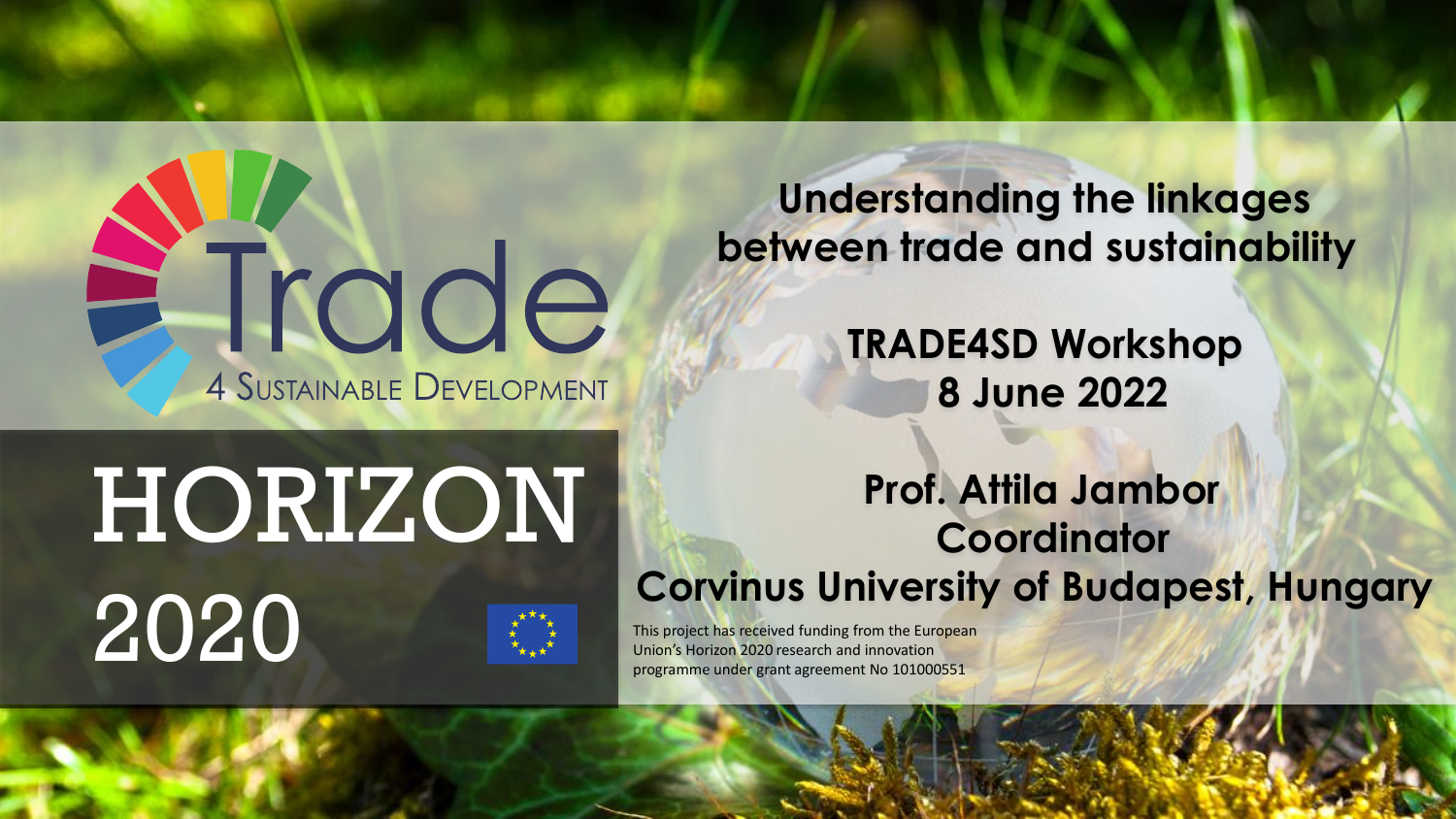



4 Sustainable Developmen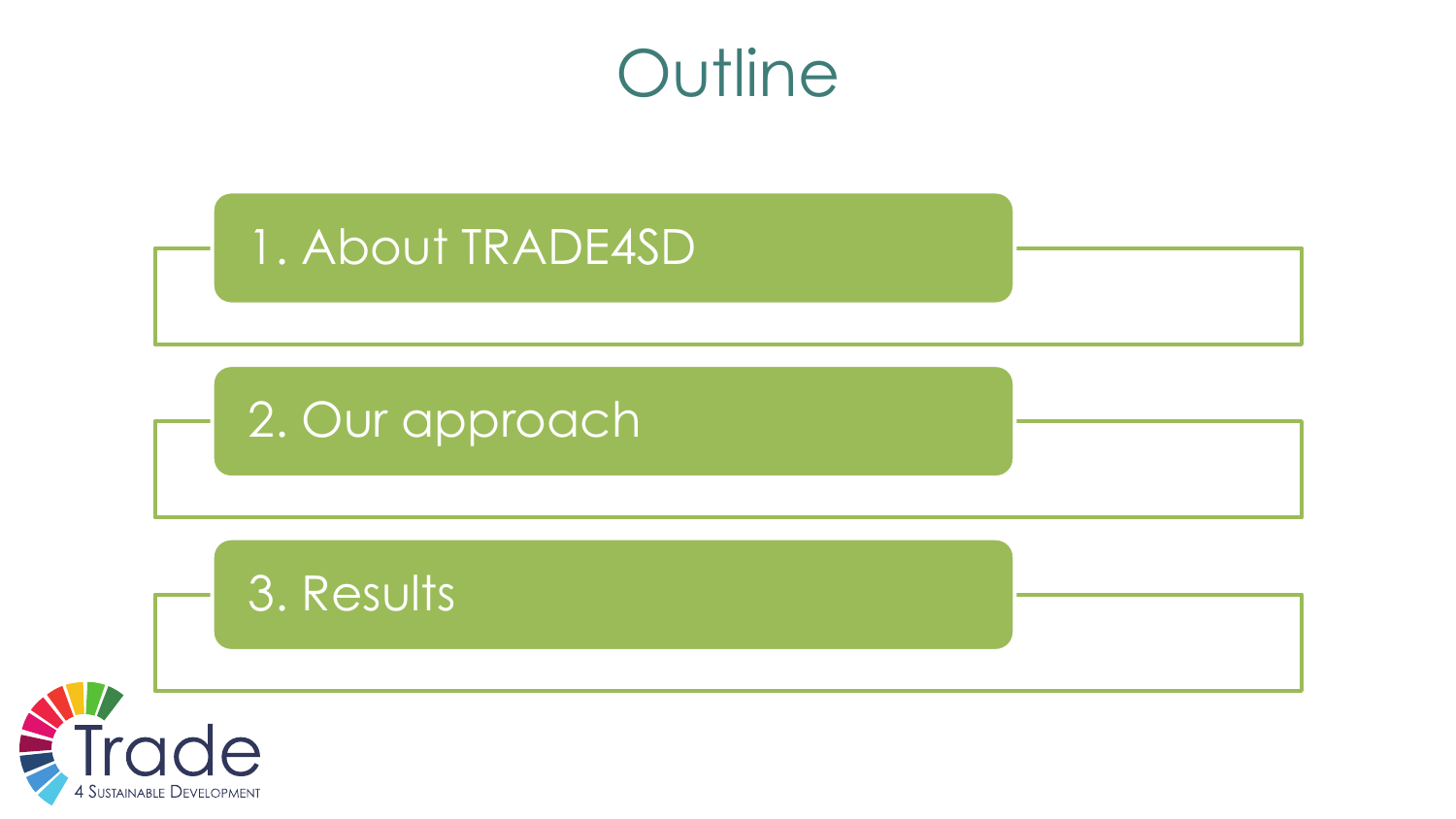# 1. What is it all about?

- Relationships between trade and sustainability
- The premise of TRADE4SD is that trade has the power to produce positive outcomes when policies are designed in a sustainable way
- Trade has an important role to play in achieving the SDGs
- Addressing the relationship between trade and SDGs requires an integrated approach to policymaking and inclusive governance

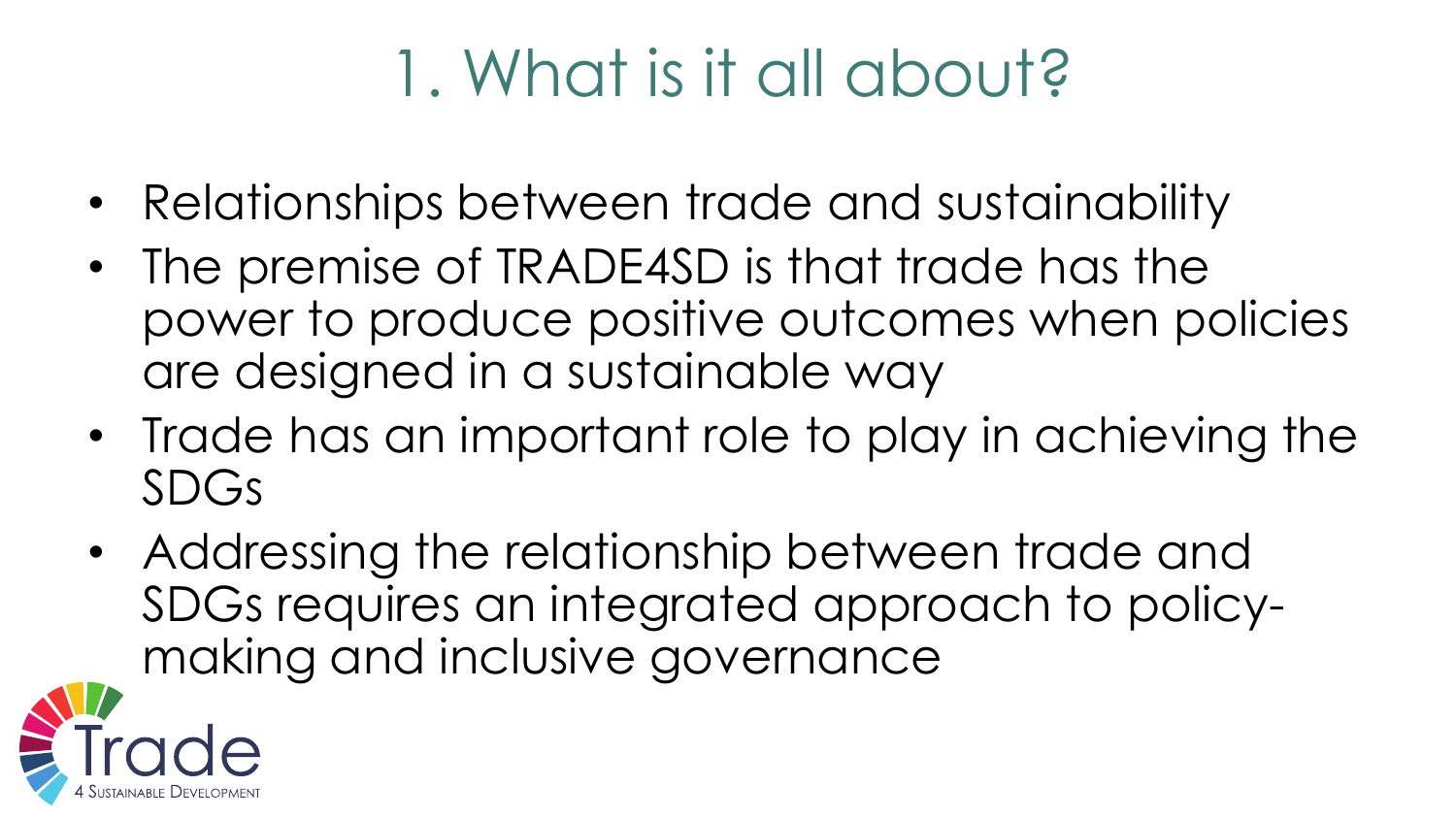## 1. What TRADE4SD does? (Objectives)

- **Identify a system of relevant indicators** of direct and indirect linkages between SDGs and trade, and trade policies, and a **clear understanding of the determinants of participation** of developing countries in local and global agri-food value chains (WP1).
- **Provide a structured review** of how SDGs are currently included in trade rules (WP2).
- Measure the links between trade, trade policies and sustainability at a global level via elaborating a new and **robust sustainability toolbox integrating econometric and SDGs indicators** (WP3).
- **Provide context-specific case studies** of selected agri-food value chains in relevant EU trade partners in Asia and Africa (including coffee, cocoa, rice and olive oil) (WP4).
- **Analyse the coherence of the current EU trade-related policies** (trade, CAP, energy, climate, bioeconomy, nutritional) in view of their impacts on trade and SDGs (WP5).
- **Identify options for improving the sustainability impacts of EU trade policy** and provide evidencebased policy recommendations, paying particular attention to the WTO gap regarding sustainability (WP6).
- **Facilitate the science-to-society dialogue** through a continuous involvement of relevant actors and the use of active dissemination and communication strategy, including online conferencing and social media networks (WP7).

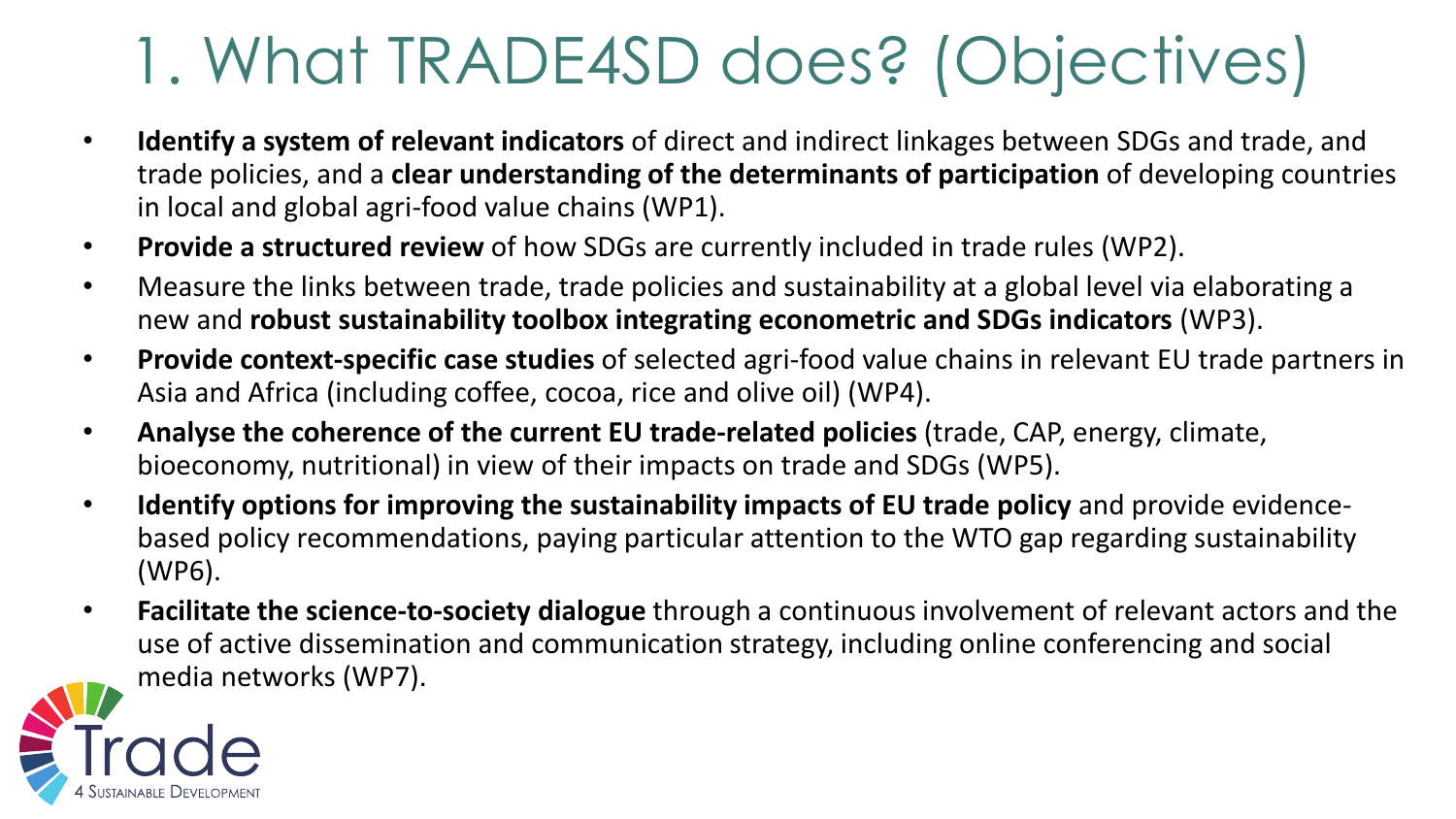# 1. Expected impacts

- 1. More evidence-based policies and improved civil society dialogue building on improved data, analysis, and methods;
- 2. Improved coherence between EU policies (Agriculture, Environment, Trade, Climate, Food security, Development…); and
- 3. Best practices and policies for multilateral trade contributing to the Sustainable Development Goals and global agreements on environmental and climate challenges.
- *4. Integrated framework of EU strategic goals and the SDGs*
- *5. Better understanding of the role of trade in the Post Covid-19 era*

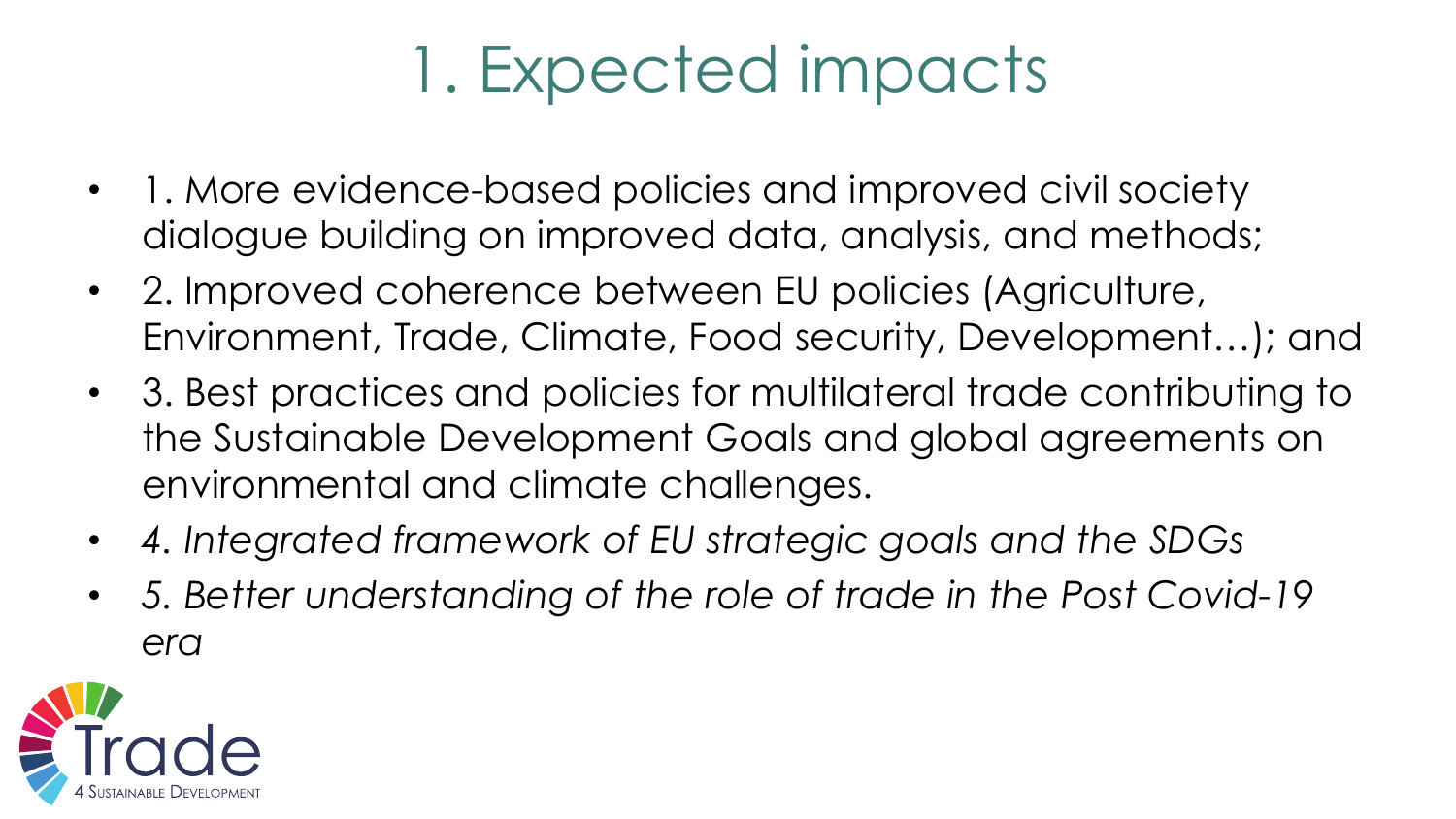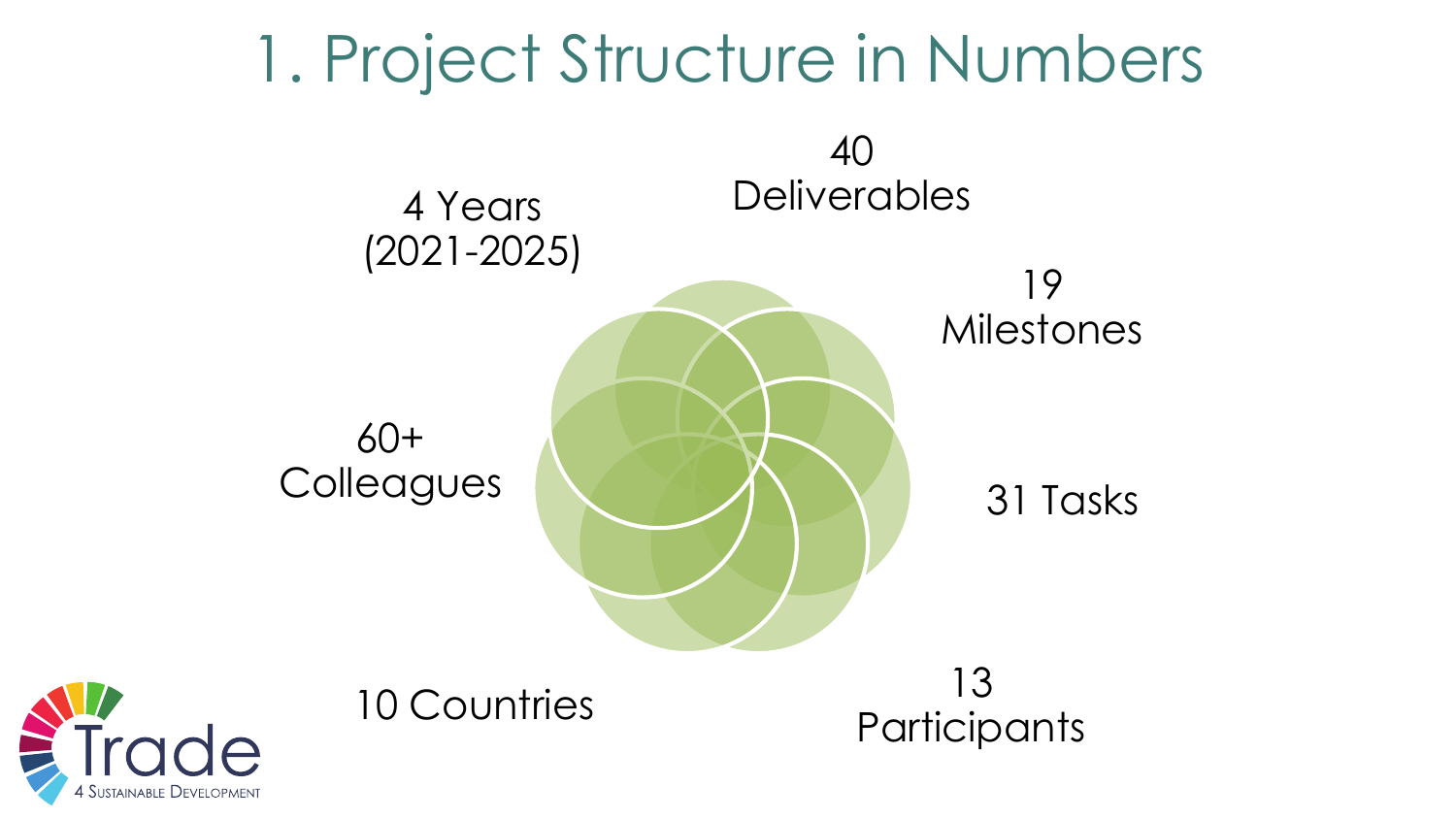### 1. List of Consortium Members

| No.                     | <b>Participant Organisation Name</b>                                                                               | Country        |
|-------------------------|--------------------------------------------------------------------------------------------------------------------|----------------|
|                         | <b>Budapesti Corvinus Egyetem (CUB)</b>                                                                            | <b>HU</b>      |
| $\overline{2}$          | University of Kent (UNIKENT)                                                                                       | <b>UK</b>      |
| $\overline{3}$          | Consiglio per la Ricerca in Agricoltura e l'Analisi dell'Economia Agraria<br>(CREA)                                | T              |
| $\overline{\mathbf{4}}$ | Johann Heinrich von Thünen-Institut, Bundesforschungsinstitut für<br>ländliche Räume, Wald und Fischerei (THUENEN) | <b>DE</b>      |
| $5\phantom{1}$          | The University of Sussex (UOS)                                                                                     | <b>UK</b>      |
| $\boldsymbol{6}$        | University of Ghana (UG)                                                                                           | GH             |
| 7                       | Luonnonvarakeskus (LUKE)                                                                                           | F <sub>1</sub> |
| 8                       | Centrum Analiz Spoleczno-Ekonomicznych-Fundacija Naukowa (CASE)                                                    | PL             |
| 9                       | Food and Agriculture Organization of the United Nations (FAO)                                                      | $\mathsf{I}$   |
| 10                      | Institut National D'Etudes Supérieures Agronomiques de Montpellier<br>(INRAE)                                      | <b>FR</b>      |
| 11                      | Confederazione Generale Dell'Agricoltura Italiana<br>(CONFAGRICOLTURA)                                             | $\mathsf{I}$   |
|                         | Truong Dai Hoc Kinh Te Thanh Pho Ho Chi Minh (UEH)                                                                 | <b>VN</b>      |
|                         | Luminaconsult Sprl (LUMINA)                                                                                        | <b>BE</b>      |
|                         |                                                                                                                    |                |

 $\blacktriangle$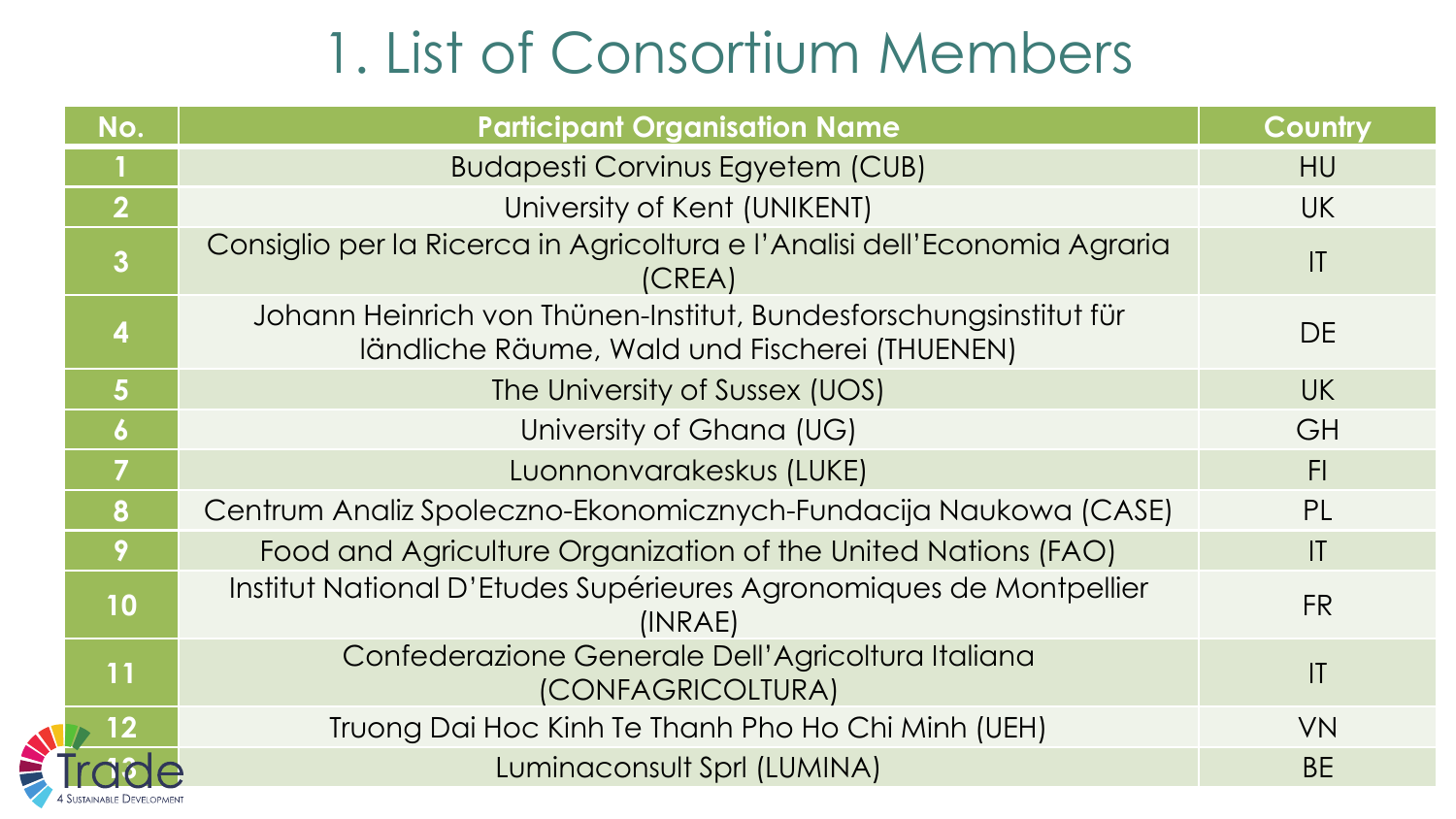### 2. Our approach

#### **1. Systematic search**

- Search for **all** trade and SDG-related, peerreviewed **sources**
- Scopus and Web of Science

### **2. Expert search**

- Search for only **agri-food trade** and SDG-related, peer-reviewed sources
- Search for nonacademic sources (**grey literature**)



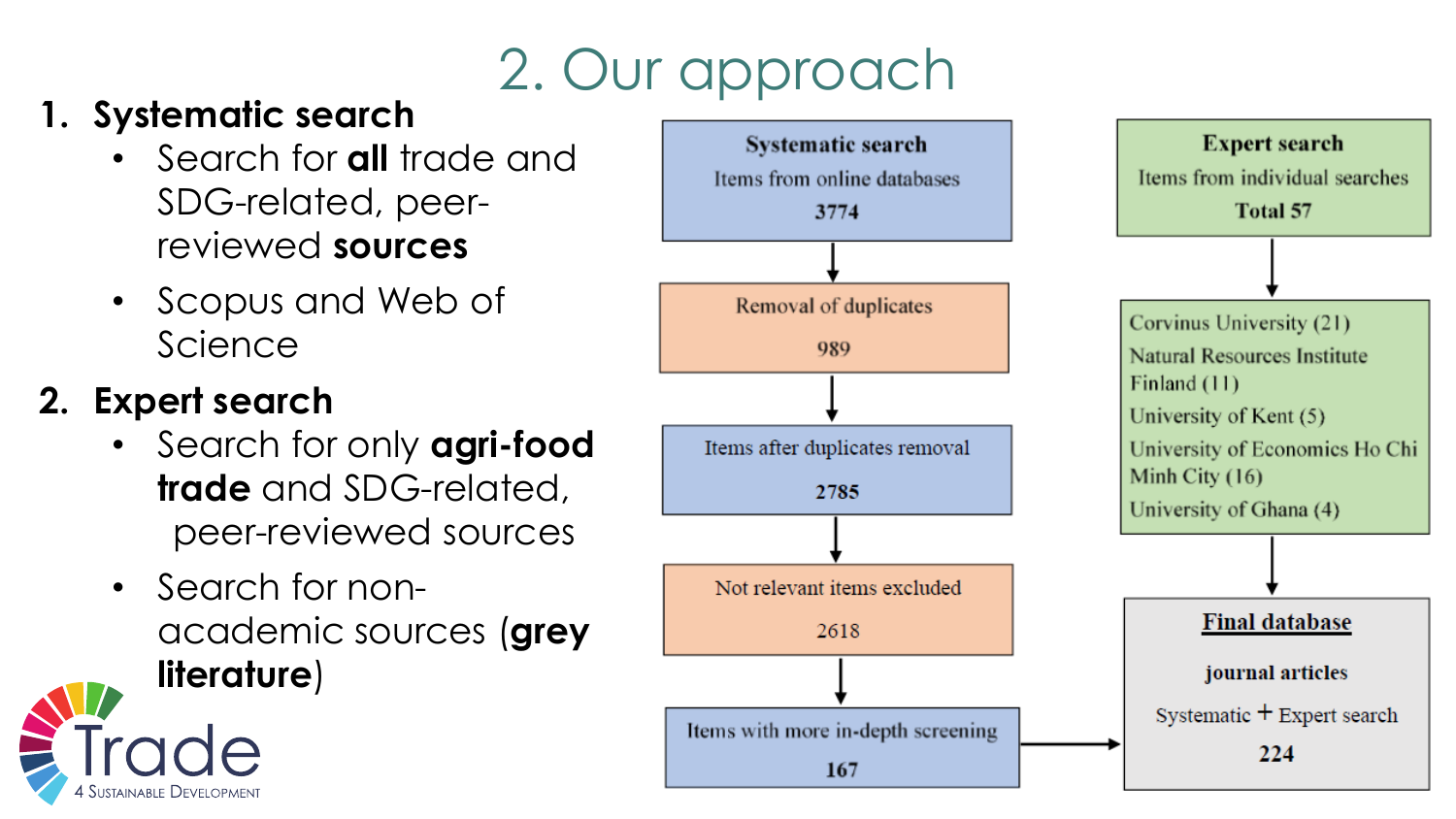### 3. Linkages between agri-food trade and the SDGs identified in the literature

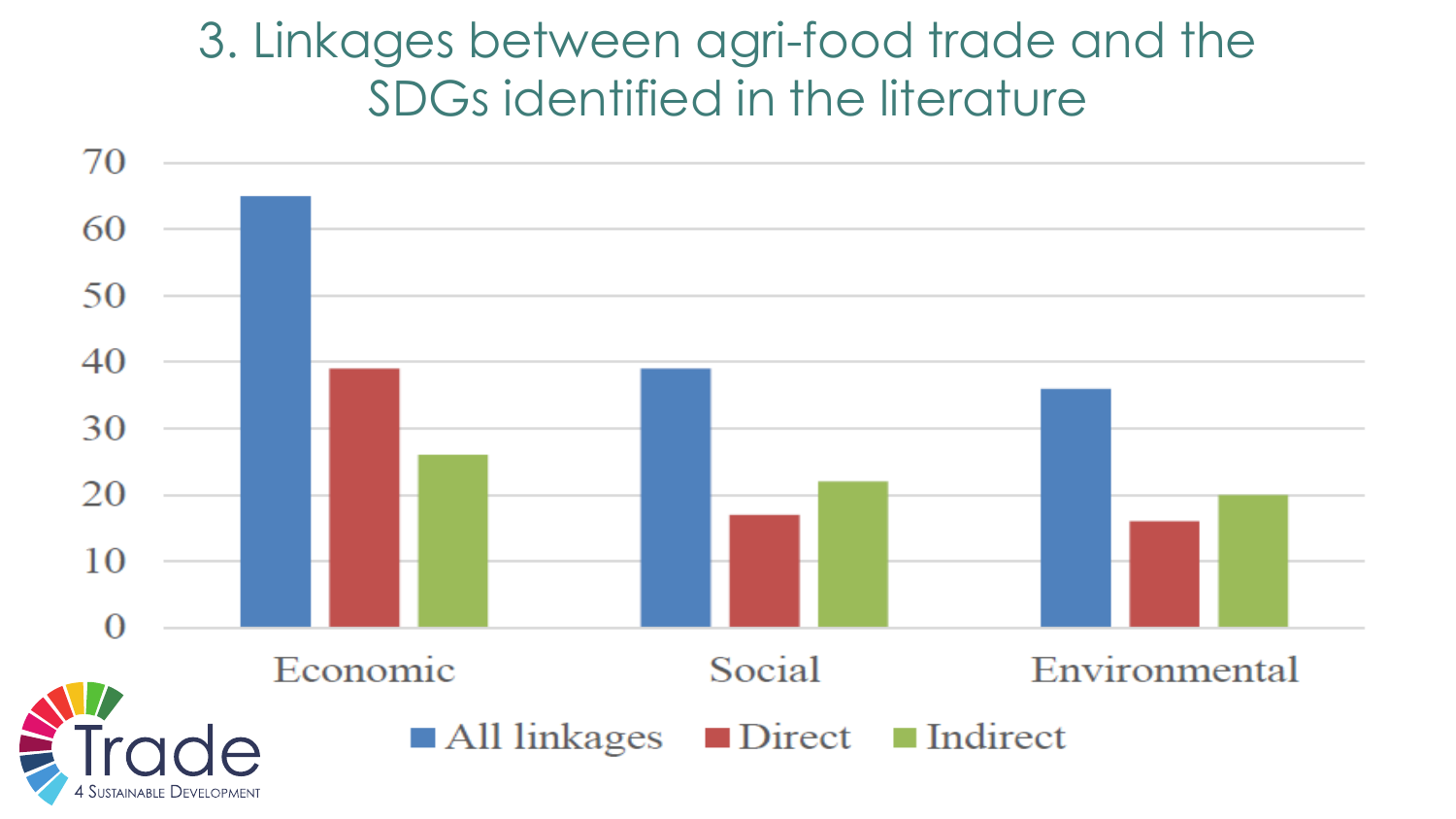### 3. Linkages identified by SDG

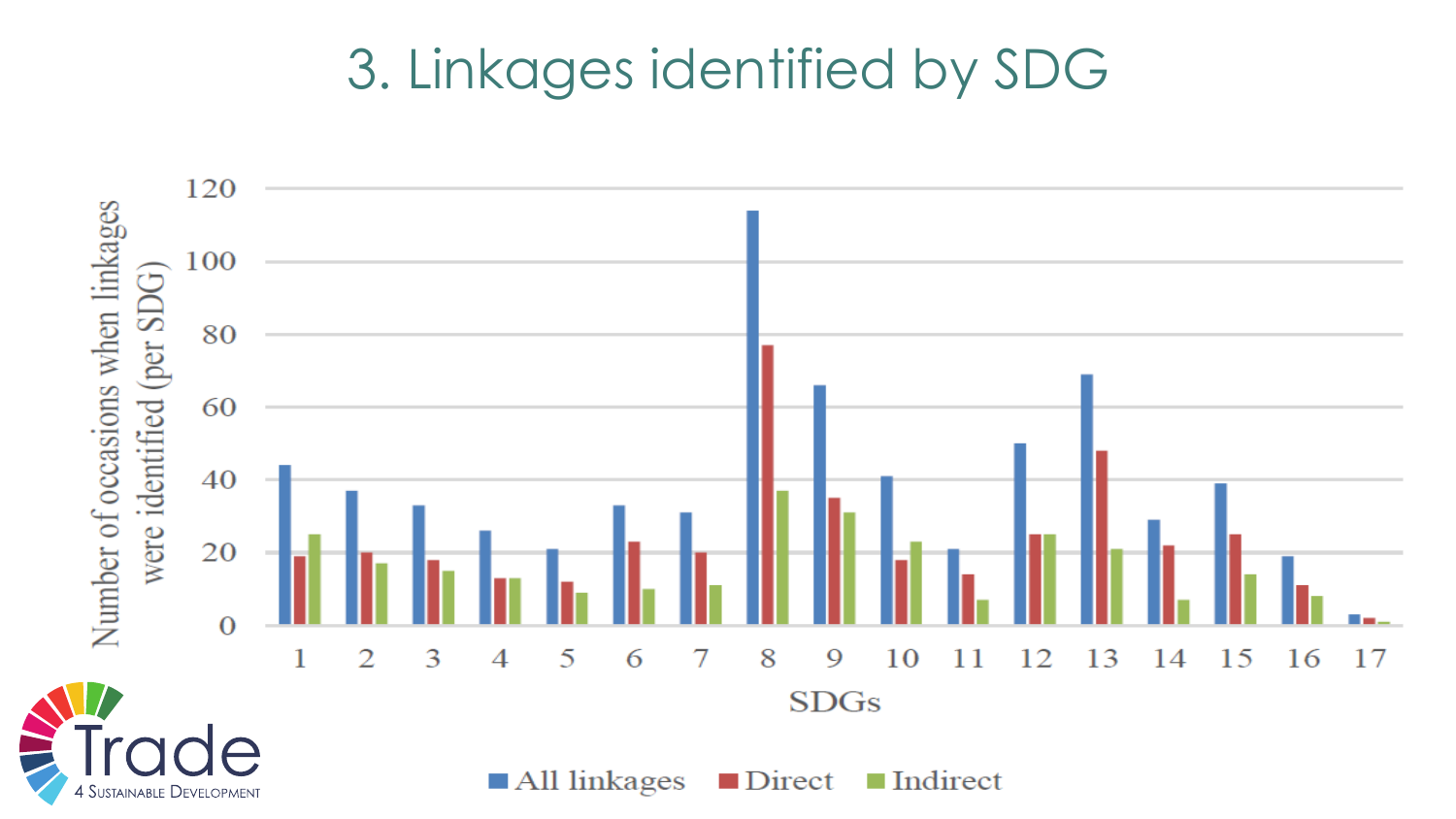#### 3. Positive and negative linkages between agri-food trade and sustainability regarding markets and value chains

| <b>Markets and value chains</b>                                                                                                                                                                                                                                                                                                                                                                                             | $SDG$ $8$    | SDG 9       | SDG10       | <b>SDG 12</b> | <b>SDG 17</b> |  |
|-----------------------------------------------------------------------------------------------------------------------------------------------------------------------------------------------------------------------------------------------------------------------------------------------------------------------------------------------------------------------------------------------------------------------------|--------------|-------------|-------------|---------------|---------------|--|
| Direct Linkages                                                                                                                                                                                                                                                                                                                                                                                                             | $\mathbf X$  | $\mathbf X$ | $\mathbf X$ | $\mathbf X$   | $\mathbf X$   |  |
| <b>Positive Outcomes</b>                                                                                                                                                                                                                                                                                                                                                                                                    | $\mathbf X$  | X           | X           | X             | X             |  |
| Negative Outcomes                                                                                                                                                                                                                                                                                                                                                                                                           | X            | X           | X           | X             | X             |  |
| Indirect Linkages                                                                                                                                                                                                                                                                                                                                                                                                           | $\mathbf{X}$ | $\mathbf X$ | $\mathbf X$ | X             |               |  |
| <b>Positive Outcomes</b>                                                                                                                                                                                                                                                                                                                                                                                                    | $\mathbf X$  | $\mathbf X$ | X           | $\mathbf{X}$  |               |  |
| <b>Negative Outcomes</b>                                                                                                                                                                                                                                                                                                                                                                                                    |              |             |             |               |               |  |
| Alharthi and Hanif (2020), Ayompe et al. (2021), Borsellino et<br>al. $(2020)$ , Chiputwa and Qaim $(2016)$ , Chiputwa et al. $(2015)$ ,<br>Downing et al. (2021), Feyaerts et al. (2020), González-<br><b>Supporting literature</b><br>Ramírez et al. (2020), Kaplinsky and Morris (2018), Lee et al.<br>$(2012)$ , Lerner et al. $(2021)$ , Pietrzyck et al. $(2021)$ , Roy et al.<br>$(2021)$ . Weersink et al. $(2021)$ |              |             |             |               |               |  |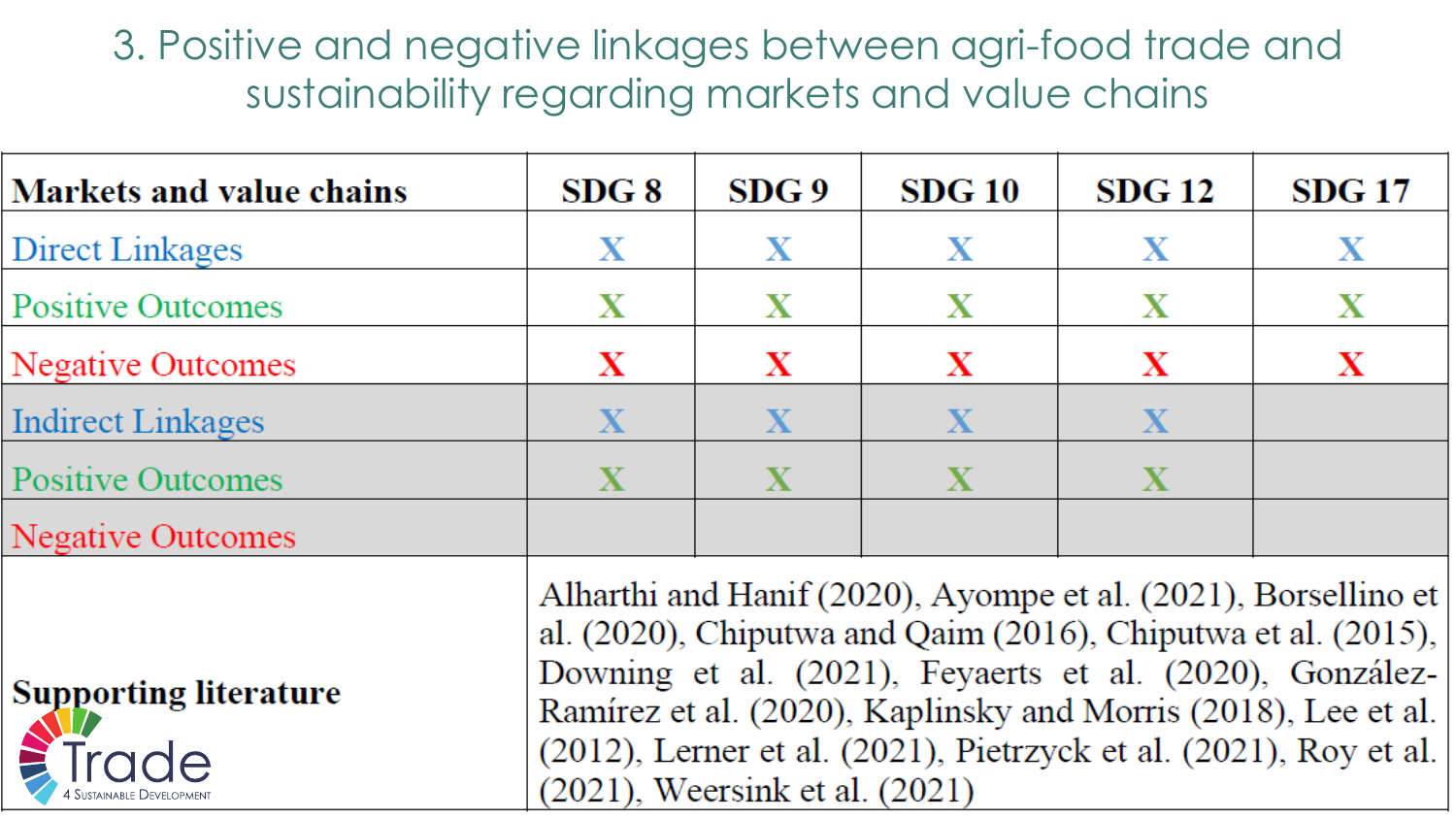3. Positive and negative outcomes of trade on the SDGs: shares of different SDGs in positive and negative outcomes (%)



 $\blacksquare$  Negative outcomes

 $\blacksquare$  Positive outcomes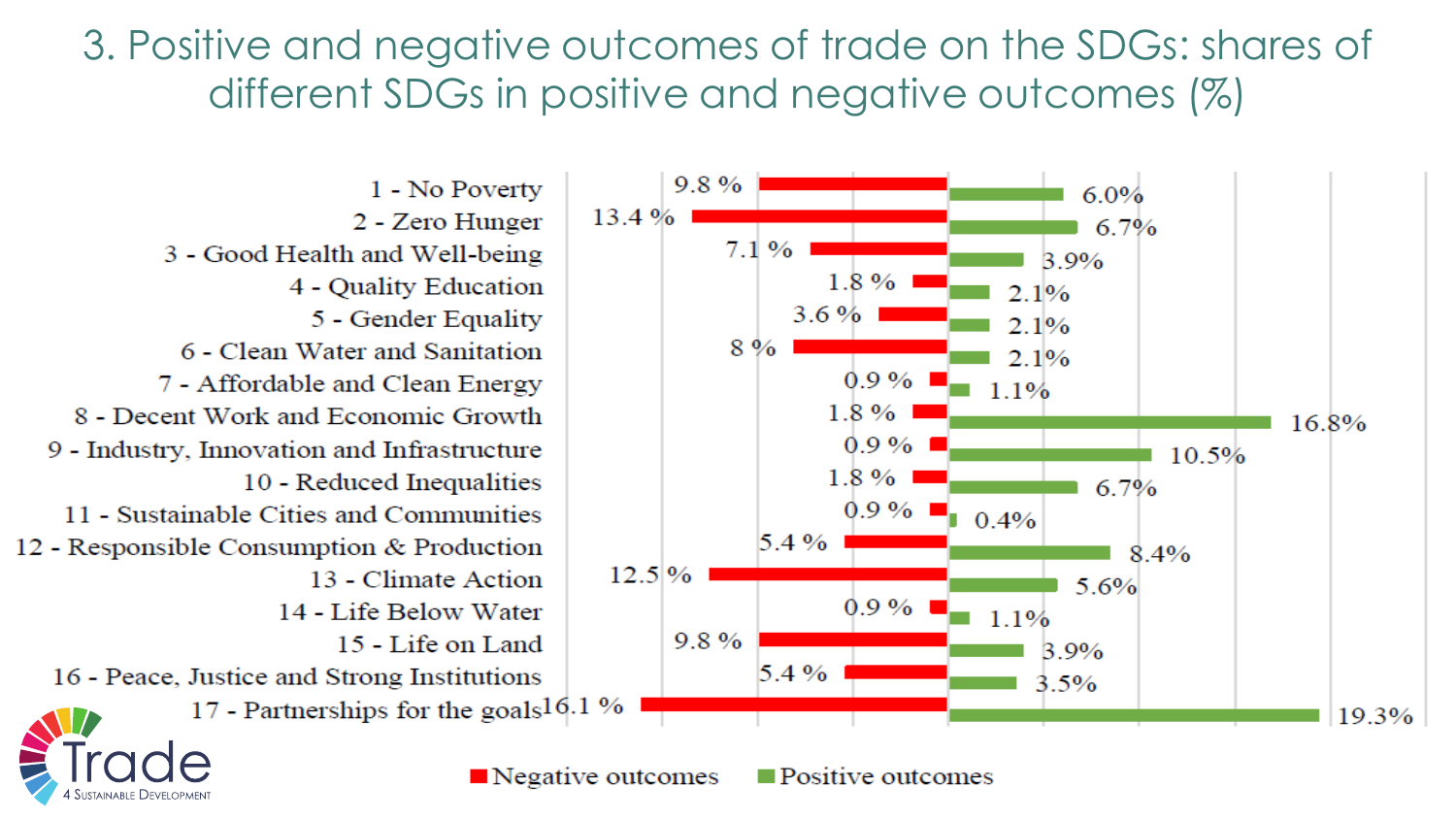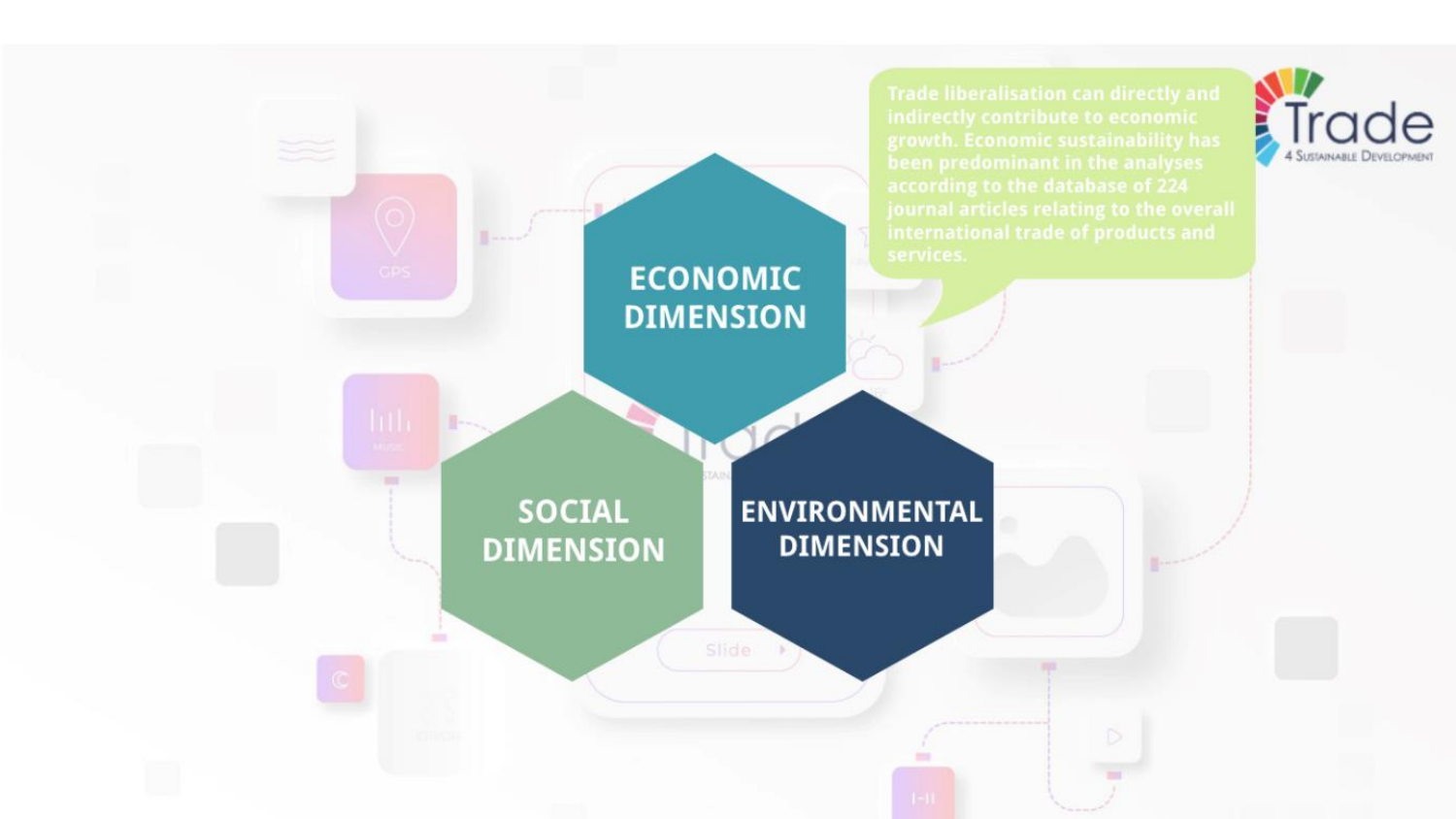

## **ECONOMIC**

**Markets and Value chains**  **Policies and** governance

One of the central issues analysed by the economic literature is related to markets and value chains. whereby agri-food trade

**Economic** development & **Growth** 

Trade-led economic growth enhances a country's income-generating capacity, which is one of the most important prerequisites for achieving sustainable development.

**Mainstreaming trade** requires a joint effort to integrate trade into the various dimensions of economic policy making.

has different impacts on

related SDGs.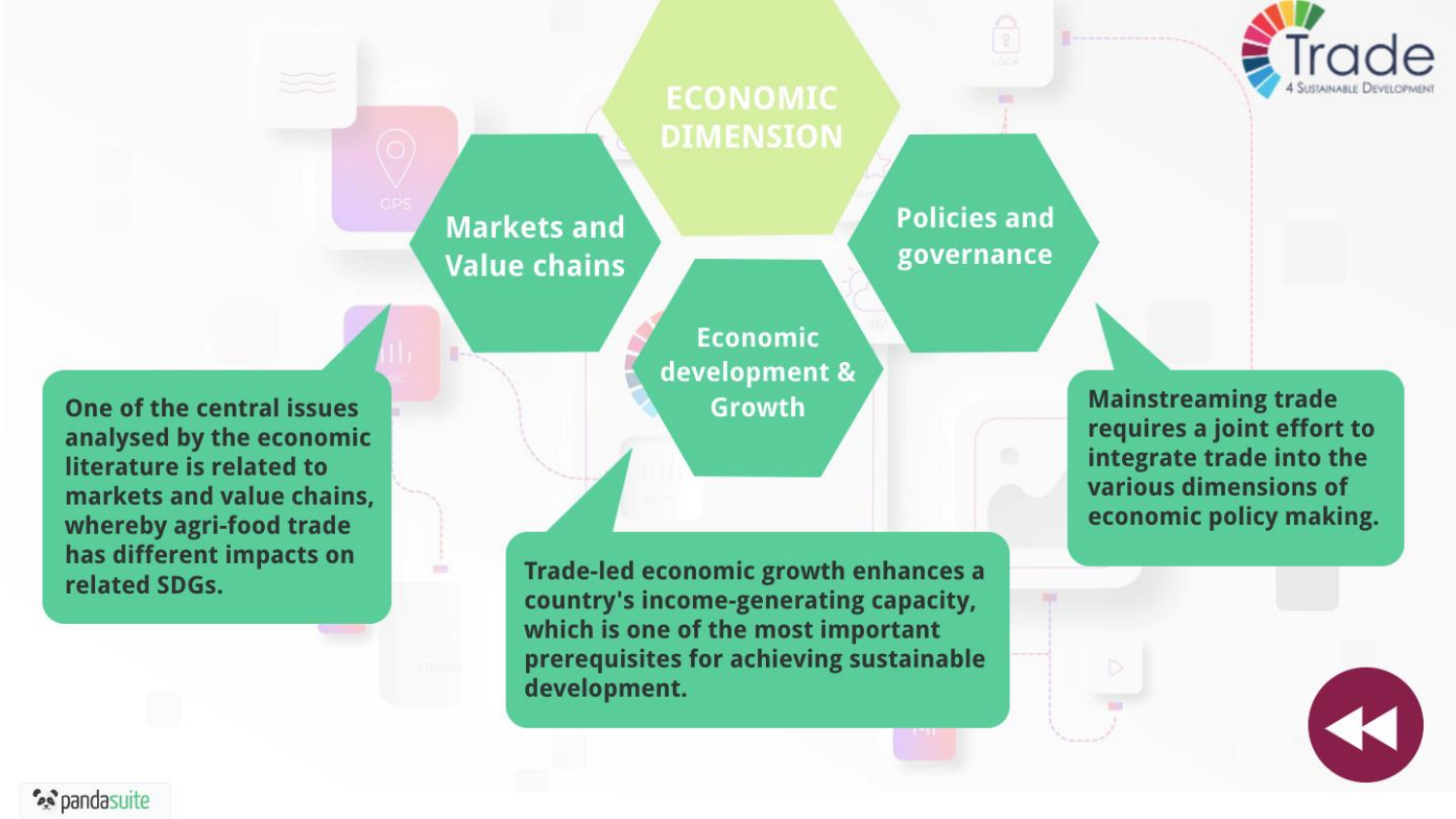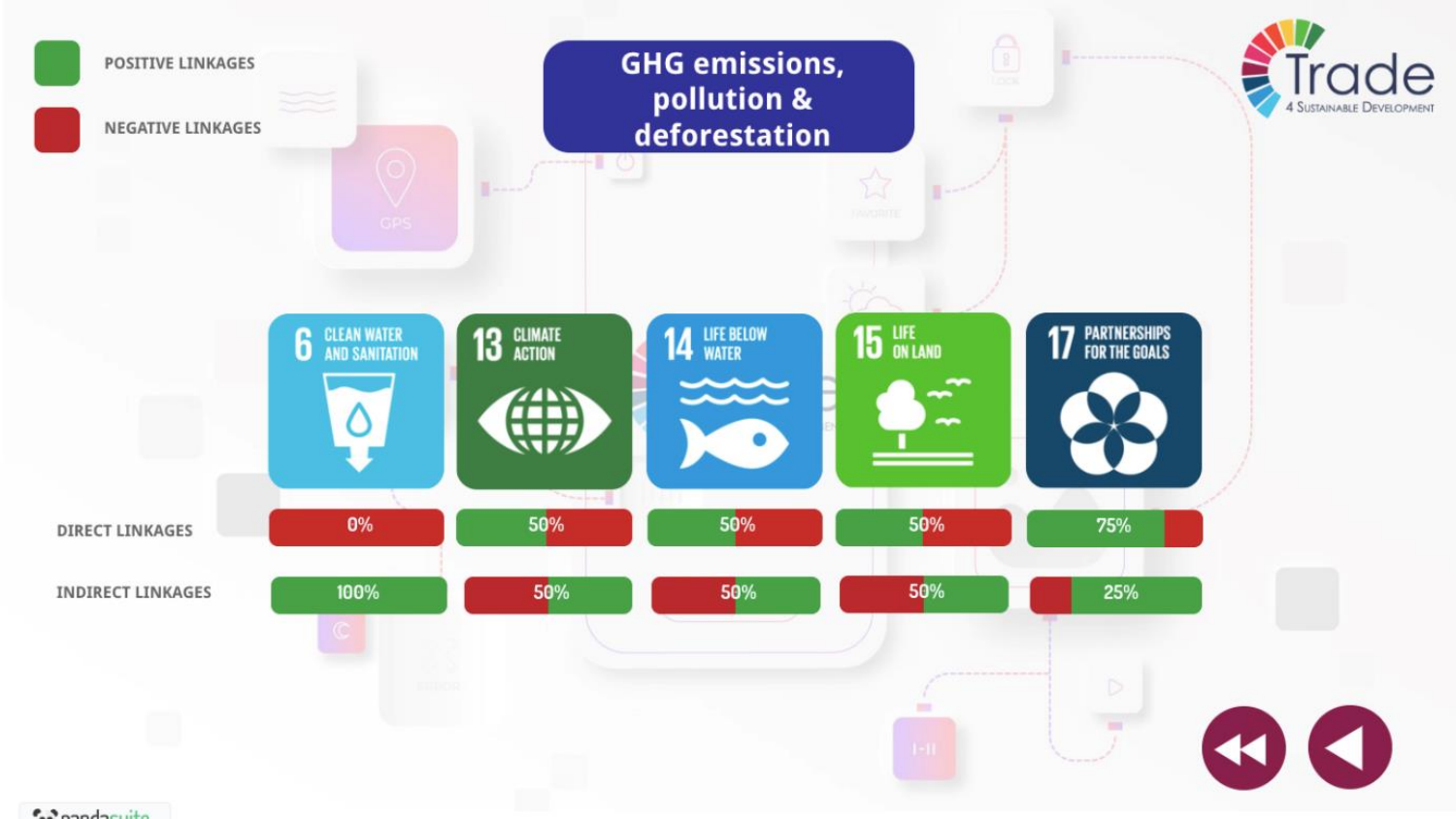